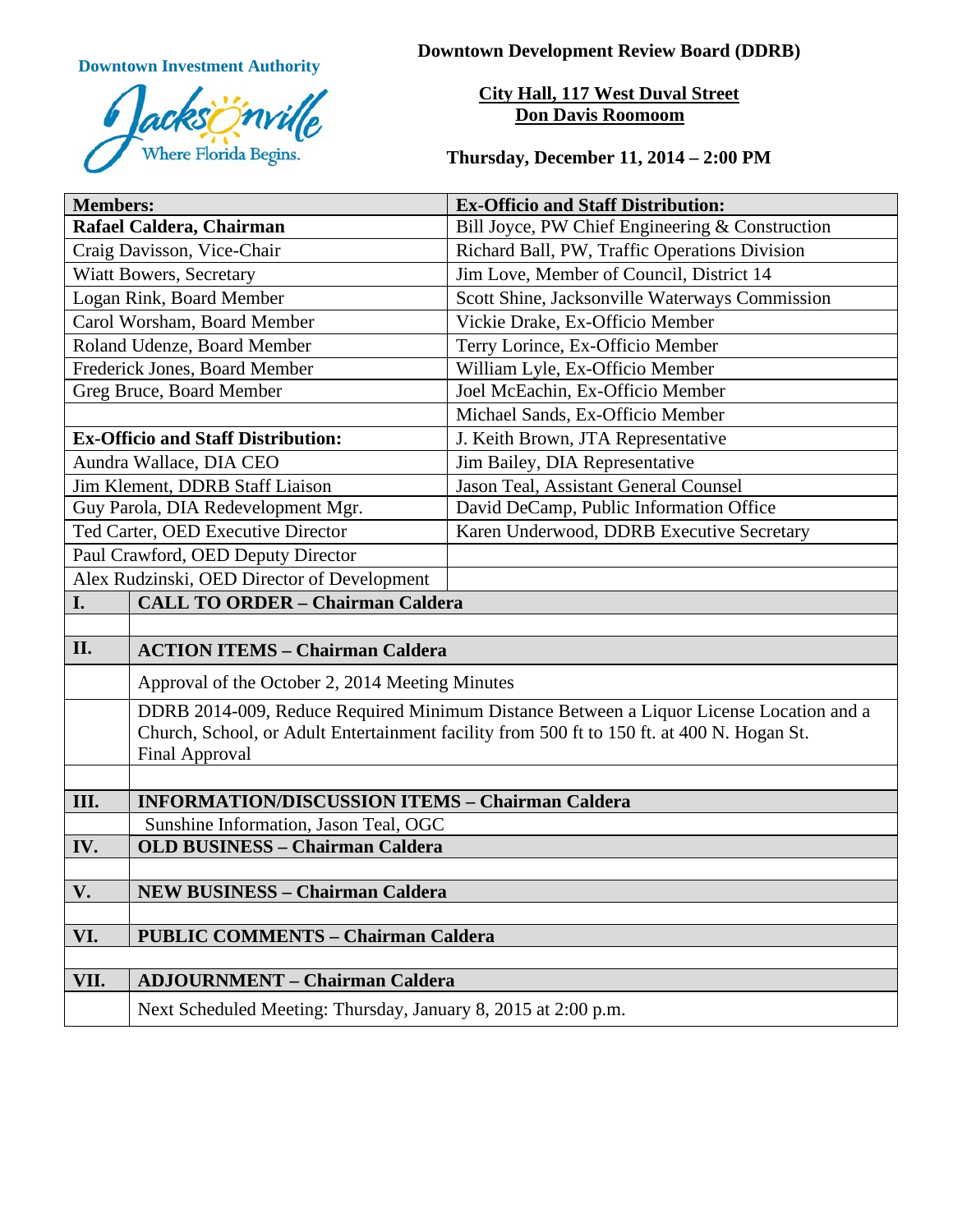

**Downtown Investment Authority Downtown Development Review Board (DDRB) City Hall, 117 West Duval St. 1st Floor, Don Davis Room**

*Thursday, December 11, 2014 – 2:00 p.m.*

#### *MEETING* **MINUTES**

**Board Members Present:** Chairman R. Caldera, C. Davisson, W. Bowers, L. Rink, C. Worsham, R. Udenze, F. Jones and G. Bruce

**Board Members Not Present: None**

**OED/DIA Staff Present:** Jim Klement, Staff Liaison; Guy Parola, Redevelopment Manager; and Karen Underwood, Executive Secretary

**Representing Office of City Council: None**

**Representing Office of General Counsel:** Jason Teal

#### **I. CALL TO ORDER**

A quorum was confirmed and Chairman Caldera called the meeting to order at approximately 2:05 p.m.

Chairman Caldera asked anyone wishing to speak on a particular project to complete a public speaker card and reminded Board members to disclose if they had any ex-parte communication with any of the applicants presenting projects today or conflicts of interest prior to the item being addressed by the Board.

## **II. ACTION ITEMS**

## APPROVAL OF THE OCTOBER 2, 2014 DDRB MEETING MINUTES

#### **A MOTION WAS MADE BY BOARD MEMBER W. BOWERS AND SECONDED BY BOARD MEMBER F. JONES APPROVING THE OCTOBER 2, 2014 DDRB MEETING MINUTES. THE MOTION PASSED UNANIMOUSLY 8-0-0.**

DDRB 2014-009, REDUCE REQUIRED MINIMUM DISTANCE BETWEEN A LIQUOR LICENSE LOCATION AND A CHURCH, SCHOOL, OR ADULT ENTERTAINMENT FACILITY FROM 500 FT TO 150 FT. AT 400 N. HOGAN STREET – FOR FINAL APPROVAL

Mr. Klement reviewed the project report dated December 11, 2014. Mr. Huxford, Chief of Current Planning, Planning and Development, provided an overview of the project.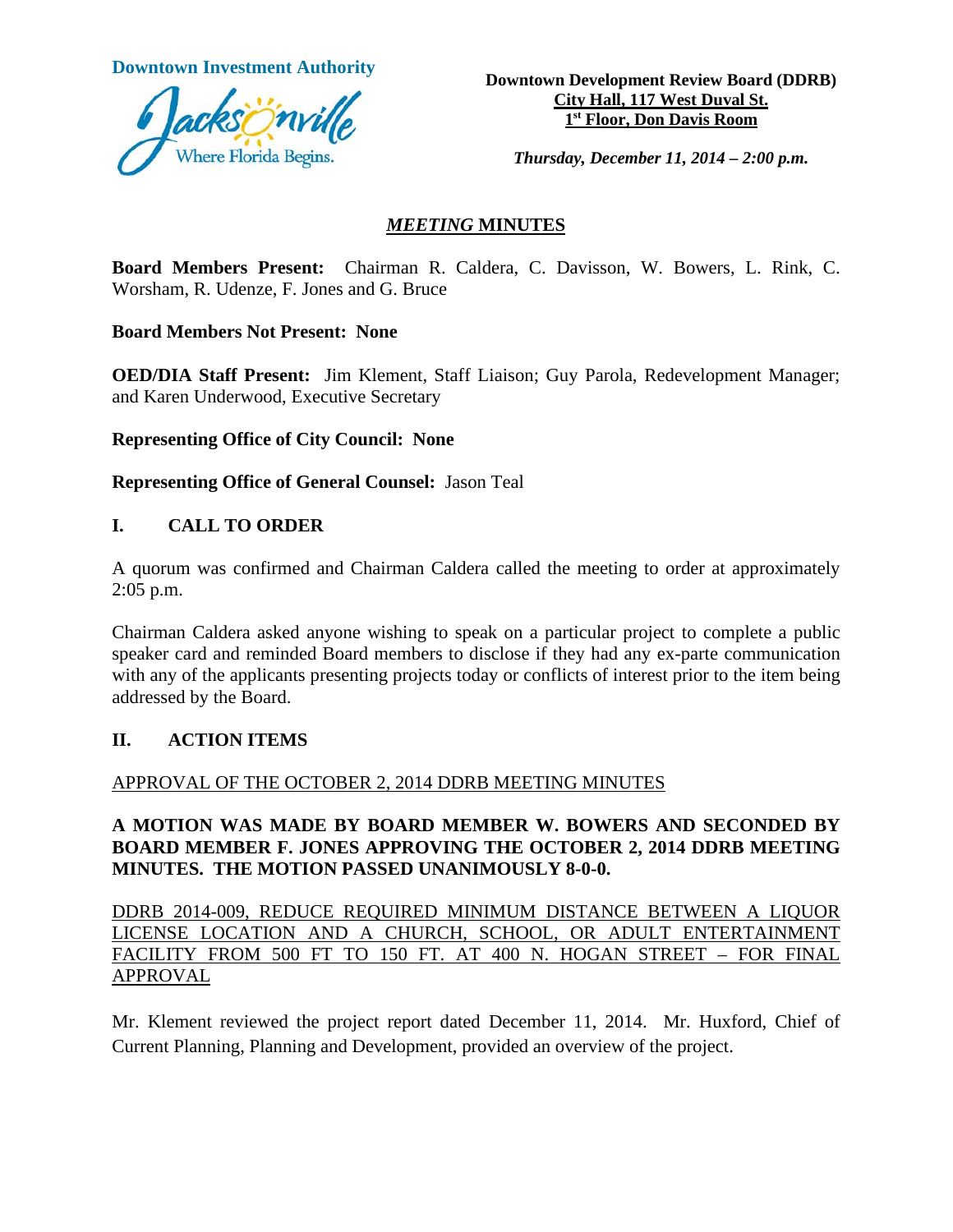Mr. Huxford indicated that the project meets the criteria and is similar to the history of approvals of other alcohol licenses and business reductions in the Downtown area.

Mr. Klement introduced the agent Gregg Kupperman, Green & Kupperman, Inc. Mr. Kupperman provided a handout of the menu and pictures of the restaurant and the entrance way to the restaurant.

The floor was open and closed for public comments (there were no comments from the public).

The following were relative comments from the Board:

- Questions were asked regarding standards, criteria and findings five (5) items. Mr. Huxford shared the Planning Department report WLD-14-18 and explained the criteria and findings.
- Mr. Huxford explained the Special Restaurant licenses (commonly referred to as SRX licenses) to the Board. Most counties require that an applicant for an SRX be: a bona fide restaurant consisting of 2,500 up to 5,000 square feet of floor space under a permanent cover (depending on county), maintain seating and equipment for serving 150 up to 250 patrons at tables at one time (depending on county) and which derives at least 51% of its gross revenue from the sale of food and non-alcoholic beverages.
- Information was provided that indicated the following:
- 30 new staff persons were hired.
- Sweet Pete's is next door in the same building, retail sales and the manufacturer where the candy is made are located on the second floor.
- Overall the Board was pleased with the project commenting that it was a great opportunity and catalytic project for downtown.

#### **A MOTION WAS MADE BY BOARD MEMBER C. DAVISSON AND SECONDED BY BOARD MEMBER C. WORSHAM APPROVING THE FINAL APPROVAL OF DDRB APPLICATION 2014-009 APPLICATION FOR WAIVER OF MINIMUM DISTANCE REQUIREMENTS FOR LIQUIOR LICENSE LOCATION WLD-14-18. THE MOTION PASSED UNANIMOUSLY 8-0-0.**

## **III. INFORMATION/DISCUSSION ITEMS**

#### SUNSHINE INFORMATION

Jason Teal provided distributed a handout of two (2) presentations of Florida's Sunshine Law Section 286.011 Florida Statutes and Florida's Public Records Law Chapter 119 Florida Statutes. He provided a refresher introduction to the full board.

Board Member Udenze left the meeting at 2:22 p.m.